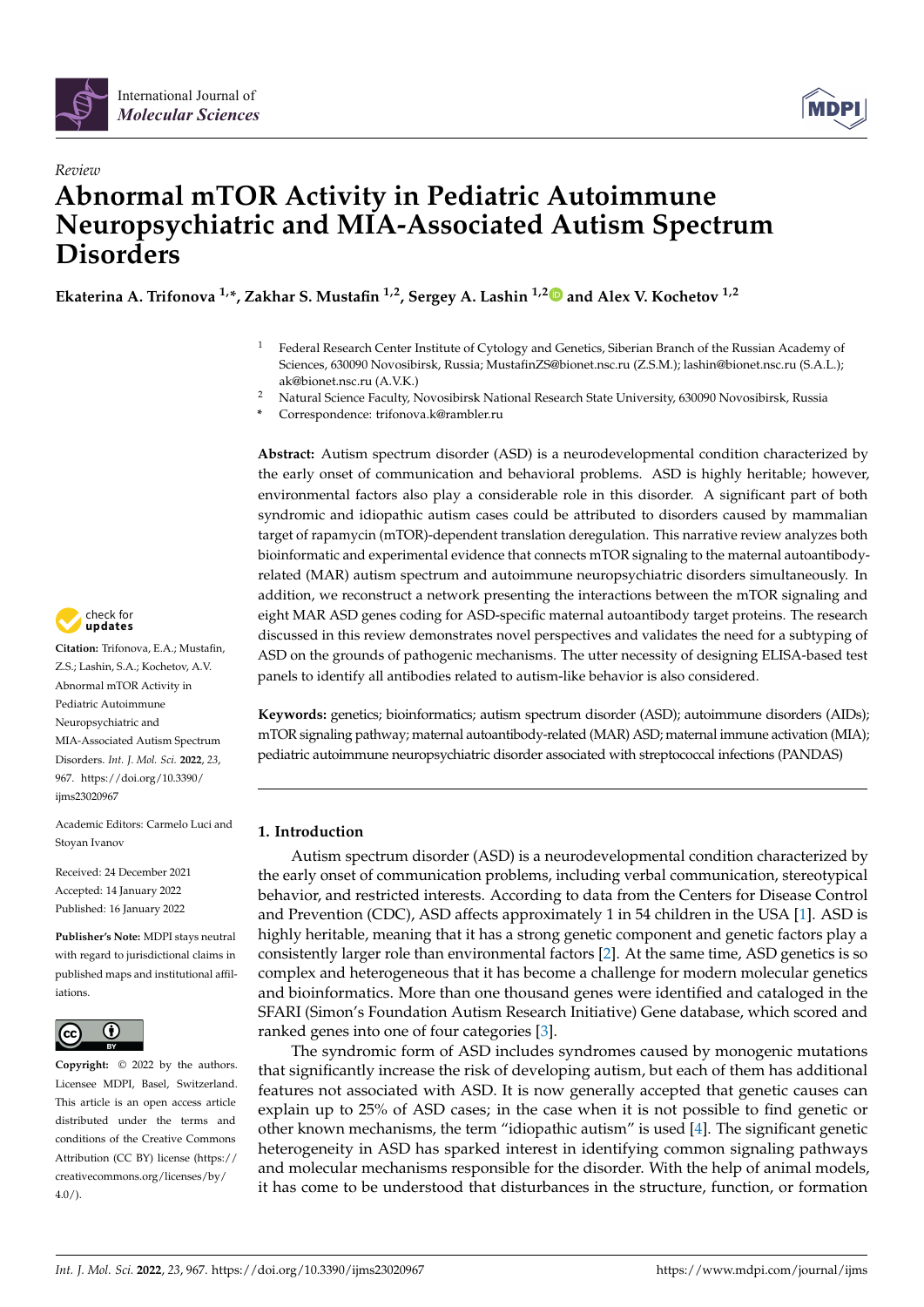of interneuronal connections—synapses—often occur in ASD. It turned out that some autism predisposition genes encode structural proteins of the synapse, such as Shank3 or neuroligins, while others encode proteins that regulate translation initiation. Fragile X syndrome and tuberous sclerosis are the most well-known syndromes associated with dysregulation of local translation in synapses [\[5\]](#page-9-4). One of the genes causing such a littleknown syndrome is the mechanical target of rapamycin (mTOR), serine/threonine kinase, a central component of two multiprotein complexes, mTORC1 and mTORC2, which differ in protein composition and substrates. It has been shown that deregulation of the mTOR signaling pathway plays a role in the pathogenesis of many neurological disorders, such as epilepsy, autism, mental retardation, Alzheimer's disease, and brain tumors [\[6\]](#page-9-5).

Given the common neuropsychiatric manifestations of syndromic and idiopathic autism, it has been suggested that mTORC1 deregulation is a unified pathological mechanism of the disorder [\[7\]](#page-9-6). Indeed, higher activity of mTOR, ERK, and p70S6 kinase and lower activity of GSK3 and tuberin (TSC2) were observed in children with nonsyndromic autism, suggesting an increase in Akt/mTOR activity in idiopathic ASD [\[8\]](#page-9-7). A decrease in interferon-, EGF-, and PDGF-production with simultaneous activation of the PI3K/AKT/mTOR and RAS/MAPK signaling pathways and translation in non-syndromic ASD was also demonstrated [\[9\]](#page-10-0). Therefore, a significant portion of both syndromic and idiopathic autism cases can be attributed to disorders caused by mTOR-dependent translation deregulation. The generally accepted behavioral diagnosis of ASD does not provide a practical possibility of subtyping pathological processes leading to the disorder, and genetic screening divides the spectrum into very small categories (usually less than 1%), without offering general mechanism-based therapy. This review analyzes autoimmune disorders leading to autism-like behavior, their connections with abnormal mTOR activity, and approaches to their diagnosis for subsequent immunomodulatory therapy.

#### **2. Maternal Immune Activation (MIA)-Associated ASD**

The teratogenic effects of maternal infections, such as rubella, cytomegalovirus, or Toxoplasma gondii, on the central nervous system are well established (reviewed [\[10\]](#page-10-1)). Based on the meta-analysis, infections during pregnancy increased the risk of ASD by an average of 12%, especially in the case of severe infections that led to hospitalization. In addition, the risk of ASD was influenced by: (a) the type of infectious agent, (b) exposure time, and (c) the site of infection. Although only a relatively small percentage association between maternal immune activation (MIA) and ASD was found, the population influence of this association should be significant because of the high prevalence of infection during pregnancy worldwide. Moreover, it has been shown that for ASD children with intellectual disability, the correlation with MIA is even higher, which suggests a particularly strong effect of maternal infections in more severe cases of the disorder [\[11\]](#page-10-2).

MIA can be induced experimentally using immunogens, such as polyinosine-polycytidic acid (poly  $(I: C)$ ) and lipopolysaccharide (LPS). Poly  $(I: C)$  mimics viral infections by signaling toll-like receptor 3 (TLR3), which induces the production of type I interferons (IFN-α and IFN-β). LPS, in turn, mimics bacterial infections through TLR4 signaling, which stimulates subsequent production and secretion of TNF- $\alpha$  by macrophages [\[12\]](#page-10-3). Both poly (I: C) and LPS affect maternal cytokine signaling (e.g., interleukin-6), which, through the placenta, affects fetal brain development [\[13\]](#page-10-4), blocking key pathways that prevent MIA-induced neurological and behavioral anomalies in ASD model systems [\[14\]](#page-10-5). As a result of MIA, the following characteristics of ASD appear in the developing brain: upregulation of cell cycle gene expression [\[13\]](#page-10-4) and shortening of the cell cycle [\[15\]](#page-10-6), increased cortical thickness [\[16\]](#page-10-7) and brain size [\[17\]](#page-10-8), altered expression of genes involved in neuronal migration [\[13\]](#page-10-4), microglial abnormalities and enhanced microglial priming [\[17](#page-10-8)[,18\]](#page-10-9), impaired GABAergic signaling [\[19\]](#page-10-10), and defects in prefrontal dendritic morphology [\[20\]](#page-10-11).

The hypothesis that MIA disrupts fetal brain transcriptome regulation, leading to the same changes that are observed in children and adults with ASD, was tested in animal models [\[21\]](#page-10-12). It has been shown that MIA-deregulated genes in model mice are also deregu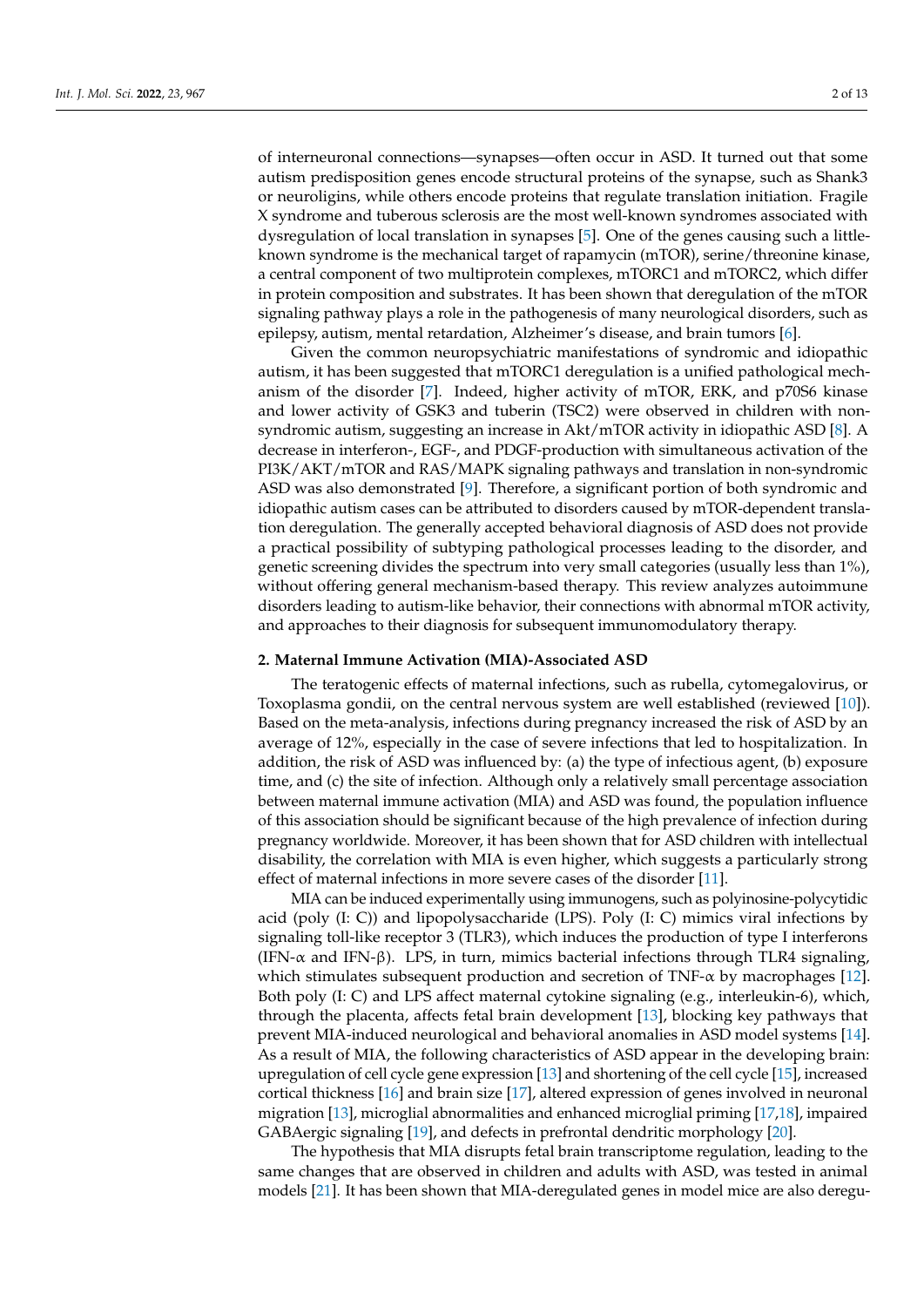lated in the cortex transcriptomes of children and adults with ASD. MIA downregulates the expression of ASD-associated genes, with the largest enrichments in genes bearing rare highly penetrant mutations. MIA also downregulates many of the genes that are constantly low expressed in the cerebral cortex of patients with ASD, which are canonically known for their role in late prenatal synapse development. Transcriptional and translational programs that are downstream targets of highly ASD-penetrant FMR1 and CHD8 genes are also strongly altered by MIA. MIA significantly upregulates the expression of a large number of genes involved in translation initiation, the cell cycle, DNA damage repair, and proteolysis processes that affect several key neurodevelopmental functions. Upregulation of translation initiation is a common feature of the autistic cortical transcriptome and has a direct impact on cell cycle processes. The key translation initiation gene, EIF4E, is the most MIA-deregulated of all ASD predisposition genes. This disturbance of translation initiation via alteration of the mTOR–Eif4e axis was additionally proved across MIA rodent models. MIA may increase risk of ASD by deregulating fetal brain gene expressions that are highly relevant to the pathogenesis of ASD [\[21\]](#page-10-12).

The other highly ASD-penetrant heterozygous mutations in the *TSC1* or *TSC2* genes, key regulators of mTOR signaling, cause tuberous sclerosis (*TSC*). Of children affected by *TSC*, 40–50% develop ASD, and one possible explanation for this partial penetrance is the interaction between *TSC2* gene mutations and environmental risk factors. It has been shown that MIA and the mutant *TSC2* allele interact, disrupting fetal survival and social behavior in adult mice. In the experiments, the authors used *TSC2* +/−/Poly (I: C) model mice to simulate seasonal viral infections, and statistical analysis of the human *TSC* population revealed an association between high seasonal influenza activity in late pregnancy and the onset of autism in the child in addition to *TSC*. Altogether, the studies raise the possibility of a gene–environment interaction between heterozygous *TSC* gene mutations and MIA in the pathogenesis of tuberous sclerosis-related ASD [\[22\]](#page-10-13).

The maternal fetal brain-reactive antibodies have been proposed as one possible mechanism of how MIA provokes the development of the ASD phenotype. Western blot hybridization of blood serum samples from mothers of ASD children, mothers of typically developing children, and mothers of children with developmental pathologies not related to ASD showed that the serum of ASD children's mothers unambiguously binds to proteins of 37 kDa and 73 kDa in the fetal brain, especially in children with a regressive form of autism [\[23\]](#page-10-14). Subsequent studies have shown a correlation between maternal antibodies reactive to 39 kDa and 73 kDa proteins and the diagnosis of ASD, underdevelopment of expressive speech, and increased irritability in children [\[24\]](#page-10-15).

Animal models have confirmed the role of maternal autoantibodies in the pathogenesis of ASD. Injecting serum from a mother of an ASD child to pregnant mice resulted in offspring with altered cognitive abilities and motor coordination [\[25\]](#page-10-16). Animal neuroanatomical studies have shown that prenatal exposure to autism-specific maternal autoantibodies increased stem cell proliferation in the subventricular zone (SVZ) of the embryonic neocortex, increased adult brain size and weight, and increased the size of adult cortical neurons [\[26\]](#page-10-17).

It was demonstrated that the social behavior deficits in a mouse model of MIA could be temporarily rescued by the inflammatory response elicited by the administration of lipopolysaccharide (LPS) [\[27\]](#page-10-18). By contrast, an LPS-induced rescue of social deficits did not occur in the monogenic mouse models. The differences in responsiveness to the LPS treatment between the MIA and the monogenic models emerge from differences in the levels of cytokine production. LPS treatment in monogenic mutant mice did not induce amounts of interleukin-17a (IL-17a) comparable to those induced in MIA offspring; direct delivery of IL-17a into the somatosensory cortex dysgranular zone was sufficient to promote sociability in monogenic mutant mice as well as in MIA offspring. The data support a neuroimmune mechanism that underlies neurodevelopmental disorders in which the production of IL-17a during inflammation can ameliorate the expression of social behavior deficits by directly affecting neuronal activity in the central nervous system [\[27\]](#page-10-18).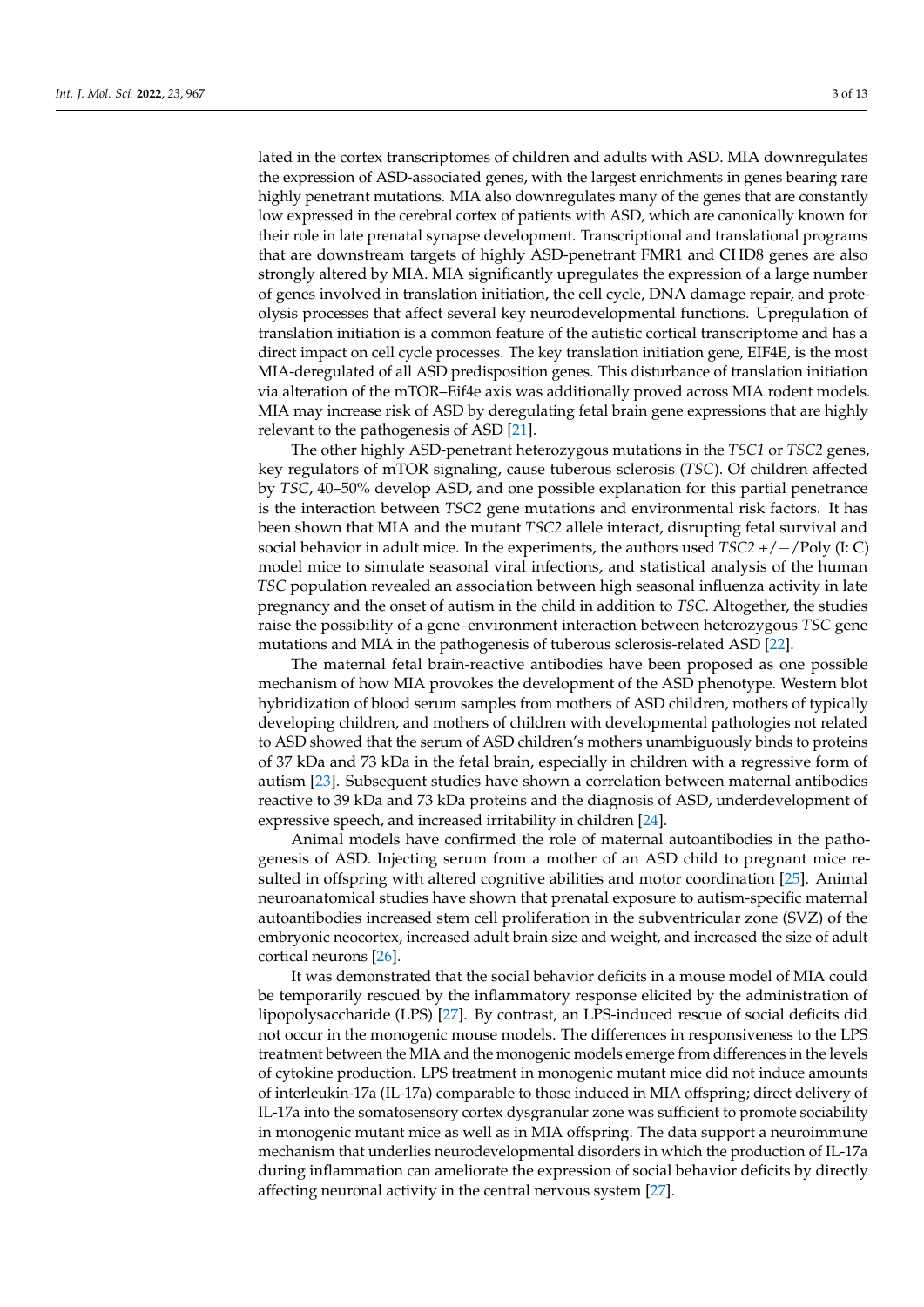A recent study aimed to create a validated serological assay to identify ASD-specific maternal autoantibody patterns of reactivity against eight previously identified proteins (CRMP) that are highly expressed to the highly expressed to the highly expressed to the higher state of the highly expressed to the  $(CRMP1, CRMP2, GDA, NSE, LDHA, LDHB, STIP1, and YBOX)$  that are highly expressed in the developing brain [28] (Figure [1\)](#page-3-0). The authors developed an ELISA test for each of the protein antigens and determined patterns of reactivity a highly significant association<br>with ASD. Three main patterns association with ASD. Three main patterns associated with maternal autoantibody-related (MAR) ASD<br>ASD were discovered: CRMP1 + GDA (ASD% = 4.2 vs. TD% = 0, OR 31.04, *p* = 0.0001), GRMP1 were discovered: CRMP1 + GDA (ASD% = 4.2 vs. TD% = 0, OR 31.04, *p* =< 0.0001), CRMP1  $+$  CRMP2 (ASD% = 3.6 vs. TD% = 0, OR 26.08, *p* = 0.0005) and NSE + STIP1 (ASD% = 3.1 vs. TD% = 0, OR 22.82,  $p = 0.0001$ ). Additionally, it was found that maternal autoantibody  $T_{\text{tot}}$  reactivity to CRMP1 significantly increases the odds of a child having a higher Autism Diagnostic Observation Schedule (ADOS) severity score (OR 2.3; 95% CI: 1.358–3.987, Autism Diagnostic Observation Schedule (ADOS) severity score (OR 2.3; 95% CI: 1.358–  $p = 0.0021$ ). This was the first work that used machine learning subgroup discovery to identify MAR ASD-specific patterns with  $100\%$  accuracy for up to 18% of ASD cases in this study participants  $\begin{bmatrix} 28 \end{bmatrix}$ . A recent study aimed to create a validated serological associated serological assay to identify  $A$ 

<span id="page-3-0"></span>

Figure 1. Autoantibody targets in post-infectious autoimmune neuropsychiatric disorders and MAR ASD. D1R, dopamine D1 receptor; D2LR, dopamine D2L receptor; neuronal surface antigen  $\frac{1}{100}$  receptors  $\frac{1}{100}$ ;  $\frac{1}{100}$  receptor,  $\frac{1}{100}$ ,  $\frac{1}{100}$ ,  $\frac{1}{100}$ ,  $\frac{1}{100}$ ,  $\frac{1}{100}$ ,  $\frac{1}{100}$ ,  $\frac{1}{100}$ ,  $\frac{1}{100}$ ,  $\frac{1}{100}$ ,  $\frac{1}{100}$ ,  $\frac{1}{100}$ ,  $\frac{1}{100}$ ,  $\frac{1}{10$ lysoganglioside-GM1; tubulin; NMDA receptor, N-methyl-D-aspartate receptor; CRMP1/CRMP2, collapsing response mediator proteins 1 and 2; GDA, guanine deaminase, cytosolic PSD-95 interactor; NSE, neuronspecific enolase; LDHA/LDHB, lactate dehydrogenase A and B; STIP1, stress-induced phosphoprotein 1; and YBOX, Y-box binding protein 1.

In general, it has been shown that specific maternal autoantibodies directed against In general, it has been shown that specific maternal autoantibodies directed against the It general, it has been shown that speeme material dureantibodies during pregnancy fetal brain is associated with ASD, and exposure to these autoantibodies during pregnancy nancy leads to neuroanatomical changes and the behavioral phenotype of ASD in rodent leads to neuroanatomical changes and the behavioral phenotype of ASD in rodent models. models. Thus, the influence of maternal autoantibodies is probably a decisive factor for Thus, the influence of maternal autoantibodies is probably a decisive factor for part (up to part (up to 18%) of the autism spectrum [28,29]; the cap-dependent translation initiation 18%) of the autism spectrum [\[28,](#page-10-19)[29\]](#page-10-20); the cap-dependent translation initiation gene, *EIF4E*, is one of the most MIA-dysregulated of all ASD-associated genes, and the Tsc2/mTOR/eIF4e pathway is the most MIA-upregulated pathway [\[21\]](#page-10-12).

# **3. Post-Infectious Autoimmune Neuropsychiatric Disorders: Sydenham's Chorea, 3. Post-Infectious Autoimmune Neuropsychiatric Disorders: Sydenham's Chorea, PANDAS, PANS, and Herpes Simplex Encephalitis PANDAS, PANS, and Herpes Simplex Encephalitis**

Infectious inflammation and post-infectious autoimmune sequelae have increasingly been considered as pathogenic mechanisms for neuropsychiatric disorders. Sydenham's chorea (SC), formerly known as St. Vitus Dance, post-streptococcal autoimmune sequela, represents a model for this pathogenic condition. In SC, autoimmune sequelae of a strepto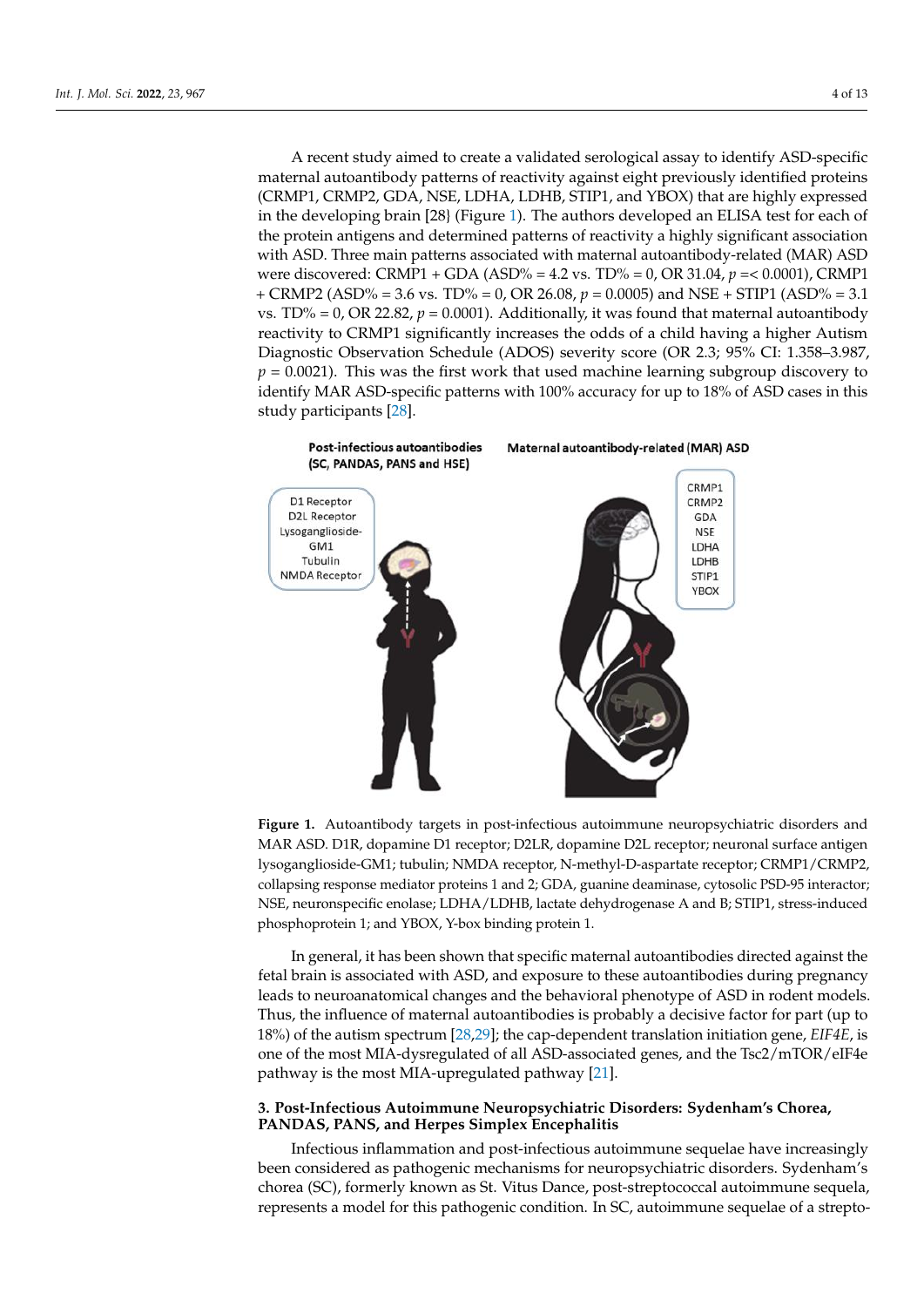coccal infection result in neuroinflammation, particularly the basal ganglia nuclei. Phenotypically, this dysfunction manifests itself as a constellation of involuntary movements and psychiatric symptoms that may be alleviated by immunomodulatory therapies. PANDAS (Pediatric Autoimmune Neuropsychiatric Disorder Associated with Streptococcal infections) has been suggested as a subtype of SC with the same pathogenic mechanism and a unique set of prevalently psychiatric symptoms [\[30\]](#page-10-21). It is worth noting that streptococci are not unique in their ability to provoke autoimmune neuropsychiatric sequela; among alternative inducers are influenza and chickenpox viruses and mycoplasma. The whole spectrum of such syndromes is called PANS (pediatric acute-onset neuropsychiatric syndrome) [\[30\]](#page-10-21).

Neuroimmune diseases in childhood are particularly difficult to identify. "PANS and PANDAS are sometimes misdiagnosed as OCD, Tourette's syndrome, autism spectrum disorder (ASD), ADHD, anorexia, and other psychiatric disorders. The presence of obsessive rituals and interests, rigidity around routines, and impaired eye contact may be confused with ASD in young children," said Casoli Reardon, MD [\[31\]](#page-10-22). "PANDAS may be more difficult to recognize in a child with autism—due to overlapping symptoms. Or it may be mistaken for classic OCD, which commonly co-occurs with autism," said Susan Swedo, MD, who coined the term PANDAS in 1998 [\[32\]](#page-10-23). The case of a six-year-old boy who remained severely disabled for five years of his life due to misdiagnoses of pediatric acute-onset neuropsychiatric syndrome as ASD was reported in 2018 [\[33\]](#page-11-0).

Therefore, when symptom onset is abrupt, PANDAS and PANS are two disorders that should be considered primarily as diagnoses. The diagnostic criteria for PANS is defined as an abrupt onset of OCD or severely restricted food intake and the presence of at least two of the following seven categories: (1) anxiety; (2) emotional lability and/or depression; (3) irritability, aggression, and/or severely oppositional behaviors; (4) behavioral (developmental) regression; (5) deterioration in school performance (related to attention deficit hyperactivity disorder-like symptoms, memory deficits, cognitive changes); (6) sensory or motor abnormalities; (7) somatic signs and symptoms, including sleep disturbances, enuresis, or increased urinary frequency [\[34\]](#page-11-1). Since SC has a well-established pathogenic mechanism connecting streptococcal infections with autoimmune-induced neuropsychiatric symptoms, it has been used as a biological model to better understand PANDAS and PANS. Targets shown to overlap between Sydenham chorea and PANDAS were used to develop the Cunningham Panel, a set of blood tests utilized for measuring immune dysfunction, related to neuropsychiatric conditions associated with an infectious trigger [\[35](#page-11-2)[,36\]](#page-11-3).

The Cunningham Panel includes five assays performed on a serum sample from blood collected in glass tubes. Four assays measure human serum immunoglobulin G (IgG) levels by enzyme-linked immunosorbent assays (ELISA) directed against (1) dopamine D1 receptor (D1R), (2) dopamine D2L receptor (D2LR), (3) lysoganglioside-GM1, and (4) tubulin. A fifth assay is a cell stimulation assay which measures the ability of a patient's serum immunoglobulin G (IgG) to stimulate calcium/calmodulin-dependent protein kinase II (CaMKII) activity in human neuronal cells [\[37\]](#page-11-4) (Figure [1\)](#page-3-0).

Herpes simplex virus 1 (HSV1) encephalitis (HSE) is an uncommon serious condition in adults and children. Complications after HSE can be severe and include chorea or epileptic encephalopathy [\[38\]](#page-11-5). It has been shown that some patients with HSE have immunoglobulin G (IgG) autoantibodies against the N-methyl D-aspartate receptor (NM-DAR), although their clinical phenotype did not differ from antibody-negative patients. NMDAR antibodies have been used to define an autoimmune encephalitis characterized by seizures, encephalopathy, psychosis, dyskinesia, and autonomic dysfunction [\[39\]](#page-11-6) (Figure [1\)](#page-3-0).

Fast and significant loss of social and communication skills is typical for regressive autism, especially when it occurs before the age of three. At the same time, regressive ASD, childhood disintegrative disorder, early onset schizophrenia, and all stages of anti-NMDA-receptor encephalitis share core symptoms. [\[40](#page-11-7)[,41\]](#page-11-8). Creten and colleagues [\[40\]](#page-11-7) suggested that patients previously diagnosed with early onset schizophrenia or regressive ASD might need to be re-examined for anti-NMDA-receptor encephalitis because, unlike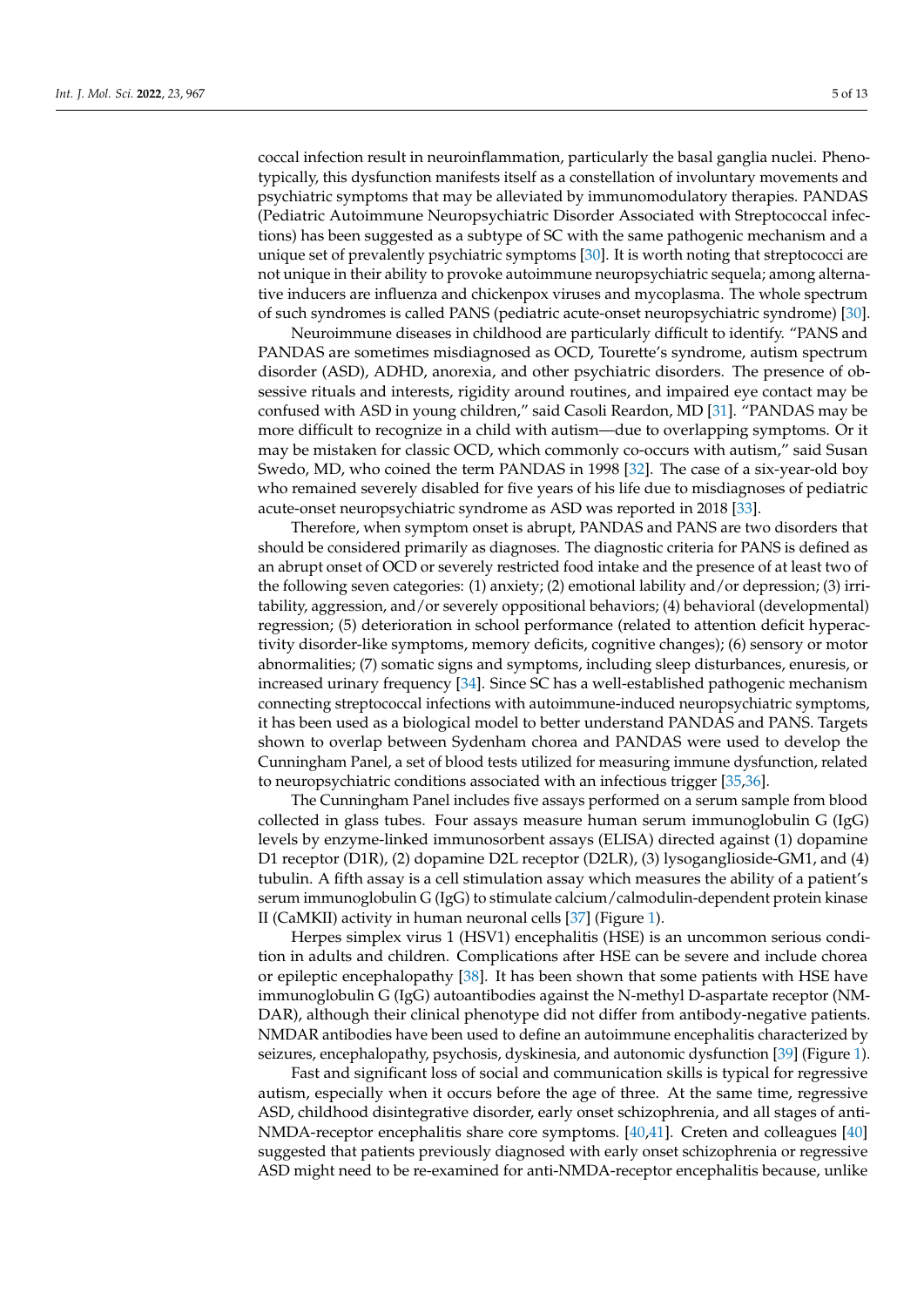autism, early diagnosis and treatment of NMDAR-Ab encephalitis is associated with a much better outcome [\[42\]](#page-11-9).

mTOR signaling connects bioenergetic and biosynthetic metabolism to immune responses. Initially, the main role of mTOR was to regulate cellular metabolism; as immune systems developed, the immune regulating signaling pathways also explored the mTOR pathway as a means to detect and control pathogen replication, and pathogens have targeted this pathway as a means to improve their reproduction (reviewed [\[43\]](#page-11-10)). It is known that all viruses require host ribosomes to translate their mRNAs. Viruses producing methyl-7 (m<sup>7</sup>) GTP-capped mRNAs, like HSV-1, stimulate cap-dependent translation by activating mTORC1 to inhibit the translational repressor 4E-BP1. Moreover, HSV-1 encodes an Akt surrogate kinase Us3 with overlapping substrate specificity to activate mTORC1, stimulating translation and viral replication [\[44\]](#page-11-11). Streptococcus infections are a frequent complication of viral infections and as a result occur against the background of hyperactivated mTOR signaling and compromised autophagy. It was demonstrated that inhibition of the PI3K/AKT/mTOR signaling pathway or overexpressed Beclin1 alleviates reinfection of *S. pneumonia* after influenza A virus infection [\[45\]](#page-11-12). Group A Streptococcus (GAS), one of the most common pathogens and PANDAS inductor, utilizes internalization into cells as a major immune evasion strategy. mTOR-dependent autophagy is an important strategy for non-phagocytes to eliminate intracellular bacteria, so GAS multiplication is directly related to mTOR signaling activity [\[46](#page-11-13)[,47\]](#page-11-14). Moreover, during GAS-host interaction, GAS regulates multiple autophagy pathways, including mTOR, using distinct regulators, such as streptolysin O and Nga, to survive in host cells [\[48\]](#page-11-15).

It was proposed that strategically targeting mTOR could influence the immunemediated clinical cerebral outcomes of host–protozoan interactions and additionally act to limit protozoan replication [\[49\]](#page-11-16). Treatment with mTOR inhibitor rapamycin increased survival, blocked breakdown of the blood–brain barrier and brain hemorrhaging, decreased the influx of both  $CD4(+)$  and  $CD8(+)$  T cells into the brain and the accumulation of parasitized red blood cells in a mouse model of cerebral malaria (CM), experimental CM [\[50\]](#page-11-17). Given the involvement of mTOR signaling in both viral and bacterial infection process, a similar strategy for preventing cerebral complications of the other infections might also be very productive.

## **4. mTOR Signaling as a Key Player in Immune, Microbiome, and Behavior Abnormalities in ASD**

Neuroinflammation or immune dysregulation, microglial activation, genetically linked neurotransmission, mitochondrial dysfunctions, and the mTOR signaling pathway were designated as the primary targets for treating and preventing ASD [\[51\]](#page-11-18). However, in fact, mTOR signaling pathway gene mutations and/or mTOR dysregulation might be responsible for immune disturbance, microglial activation and mitochondrial dysfunctions at the same time.

As a hub integrating multiple intracellular, plasma membrane-associated, and extracellular signals regulating T cell viability, mTOR is recognized to be related to T cell responses. CD4+ T helper (Th) cells act as an important part of the adaptive immune system, naıve CD4+ T cells respond to different antigen stimulation by differentiating into distinct effector cell subsets, including Th1,Th2, Th17, and follicular Th cells (Tfh), or into regulatory T cells (Tregs), which prevent excessive immune reactions [\[52\]](#page-11-19). In the complete absence of mTOR, naıve T cells showed normal activation markers upon T cell receptor (TCR) stimulation, but failed to differentiate into Th1, Th2, and Th17 cells. This was associated with decreased phosphorylation of lineage-selective STAT proteins and insufficient induction of lineage-selective master transcription factors [\[53\]](#page-11-20). Further studies showed that abrogating mTORC1 activity in naive T cells by genetic deletion of Rheb, an upstream activator of mTORC1, would block the differentiation process of Th1 and Th17 cells, while Th2 differentiation would not be affected. Rheb-deleted T cells express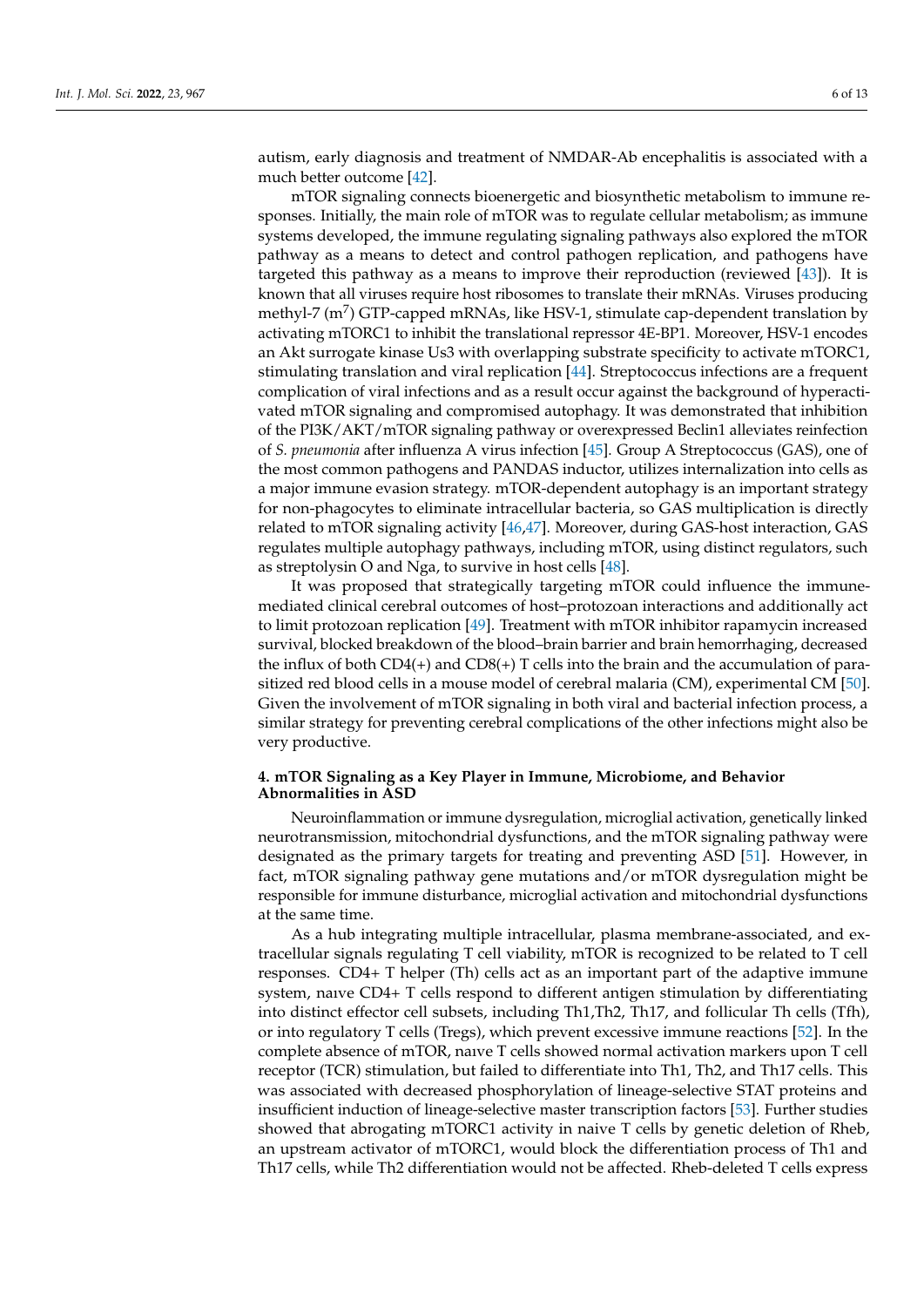increased levels of suppressor of cytokine signaling 3 (SOCS3), a negative regulator of STAT signaling, and silence of SOCS3 expression can restore Th1 differentiation [\[53\]](#page-11-20).

On the other hand, it was reported that treating T cells with mTOR inhibitor rapamycin during expansion in the absence of exogenous TFG-β also resulted in a relatively high percentage of Tregs in the culture system. Both the de novo generation of Foxp3+ cells from naıve T cells and the selective expansion of regulatory cells from effector cells might contribute to the effect of rapamycin on Treg enrichment. It was proposed that rapamycin could enhance the selective pressure for Treg expansion [\[54\]](#page-11-21). Overall, contemporary research reviewed [\[52\]](#page-11-19) indicates that mTOR signaling activation is a positive regulator for the differentiation of CD4+ effector T cells and a negative regulator for Treg differentiation, and dysregulated mTOR signaling is involved in a number of autoimmune diseases.

Microglial activation is a prominent feature of neuroinflammation, which is present in both neurodegenerative diseases and ASD. In a recent study, the mechanism by which lipopolysaccharide (LPS) affects microglial autophagy and the effects of autophagy on the production of pro-inflammatory factors in microglial cells were examined. The authors found that autophagic flux was suppressed in LPS-stimulated N9 microglial cells, and LPS significantly decreased Vps34 expression in N9 microglial cells by activating the PI3KI/AKT/mTOR pathway without affecting the levels of lysosome-associated proteins and enzymes. Furthermore, LPS-induced neuroinflammation was significantly ameliorated by treatment with the autophagy inducer (and mTOR inhibitor) rapamycin both in vitro and in vivo [\[55\]](#page-11-22).

Mitochondria are major substrates of autophagy; however, their connection with mTOR remains insufficiently clear. Using TSC as a genetic model, the impact of aberrant mTOR signaling on mitochondrial dynamics, function, and turnover in neurons in vitro and in vivo was investigated [\[56\]](#page-11-23). The authors found deficits in all domains of respiratory function and a significant decrease in the mitochondrial membrane potential, particularly in mitochondria that localized to the dendritic and axonal compartments; moreover, the turnover of mitochondria through autophagy, or mitophagy, was critically impaired both in the axon and globally. Indeed, the treatment of Tsc2-deficient neurons and mice with the mTOR inhibitor rapamycin restores the mitochondrial phenotypes, including mitochondrial mass, transport, and mitophagy [\[57\]](#page-12-0). It was also shown that rapamycin ameliorates defects in mitochondrial fission and mitophagy in glioblastoma cells [\[56\]](#page-11-23) and alleviates cognitive impairment in murine vascular dementia through the enhancement of mitophagy by the PI3K/AKT/mTOR axis [\[58\]](#page-12-1).

The gut microbiota has also been suggested to play an important role in ASD. Gut microbiota from human donors with ASD or typically developing controls were transplanted into germfree mice and it was revealed that colonization with ASD microbiome is sufficient to induce well-recognized autistic behaviors. It was proposed that the gut microbiota manages behaviors in mice by the production of neuroactive metabolites [\[59\]](#page-12-2). Enteric short-chain fatty acids are a basic type of bacterial signaling molecules produced from fermentation of carbohydrates, odd-chain fatty acids, and proteins. The most prominent of these are acetic acid (AA), butyric acid (BA), and propionic acid (PPA) [\[60\]](#page-12-3). Besides being a secondary metabolite of gut microbiota, PPA is widely used as a food preservative. The effect of PPA was investigated on human neural stem cells proliferated to neuropsheres. The neurosphere diameter was increased after PPA treatment to (193.47 um  $\pm$  6.673 um) versus (154.16 um  $\pm$  9.95 um) in control. Likewise, PPA receptor GPR41 and pro-survival p-Akt protein were increased while PTEN (Akt inhibitor) levels decreased to  $(0.42 \text{ ug}/\text{ul} \pm 0.04 \text{ ug}/\text{ul})$  at 2 mM PPA compared to  $(0.83 \text{ ug}/\text{ul} \pm 0.09 \text{ ug}/\text{ul})$ in control. In the whole, PPA induced gliosis and neuroinflammation through upregulation of the PTEN/AKT/mTOR pathway [\[61\]](#page-12-4).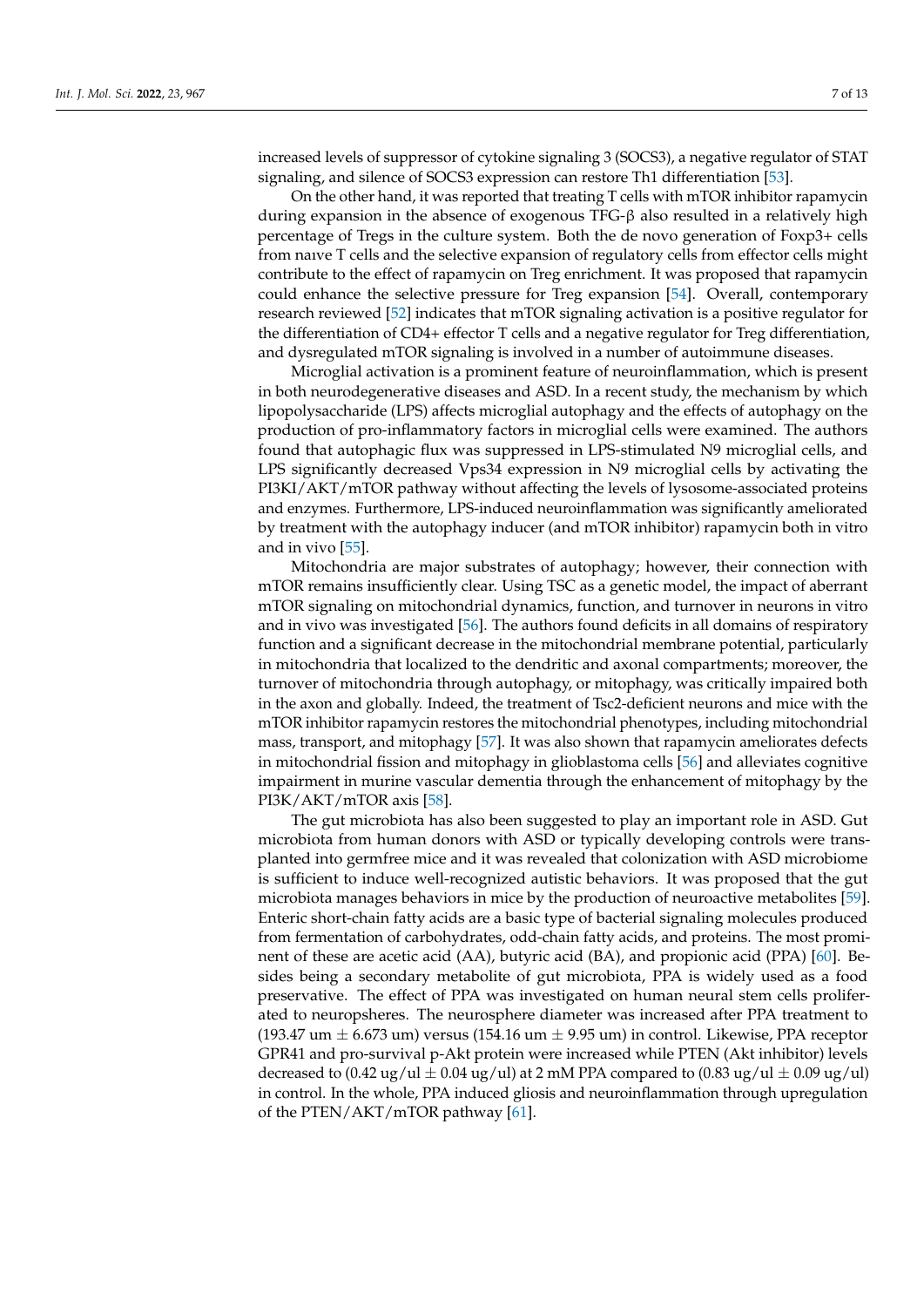On the other hand, butyric acid (BA), which modulates mitochondrial function, was proposed as a neuroprotective agent. On the lymphoblastoid cell line (LCL) model of ASD (AD-A) and another subset of control LCLs (AD-N), it was demonstrated that BA significantly increased its respiratory parameters linked to ATP production in AD-A LCLs but not in AD-N LCLs. The high levels of BA (1 mM) enhanced the expression of genes involved in mitochondrial fission (PINK1, DRP1, FIS1) and physiological stress, including mTOR. These data suggest that microbiome-derived BA can enhance mitochondrial function under physiological stress conditions or mitochondrial dysfunction and modulate the mTOR pathway [\[62\]](#page-12-5).

It is worth noting that, unlike immune dysregulation, microglial activation, and mitochondrial dysfunctions associated with autism, microbiota dysbiosis is not a consequence but, perhaps, the cause of mTOR signaling pathway activation. It was even hypothesized that ASDs are induced by the early life alterations in intestinal microbiota in genetically predisposed sub-populations, which may have significant implications in ASD root, diagnosis, prophylaxis, and treatment [\[63\]](#page-12-6).

ASD is commonly recognized as highly heterogeneous with respect to phenotypes, genetics, and etiology. Dysregulation of the mTORC1 pathway has been identified in numerous ASD syndromes, such as fragile X syndrome, tuberous sclerosis, PTEN hamartoma tumor syndrome, a set of syndromes named RASopathy (including type 1 neurofibromatosis and other mutations in the RAS/MAPK pathway genes, with a very similar manifestation), Angelman syndrome, Rett syndrome, and Phelan–McDermid syndrome [\[5\]](#page-9-4). Given the similarities in neuropsychiatric symptoms between syndromic and idiopathic forms of ASD, mTORC1 dysregulation has been hypothesized to be a common pathological mechanism. Our gene-set and gene network analyses revealed that on the whole, 222 out of 281 (79%) high-scored genes from the SFARI (Simon's Foundation Autism Research Initiative) Gene database [\[3\]](#page-9-2) were connected with mTOR signaling activity and/or dependent on vitamin D3 availability directly or indirectly [\[64\]](#page-12-7). Vitamin D3 hormone has been associated with autism based primarily on a correlation between autism incidences and low levels of vitamin D3 in populations. However, the effect of vitamin D3 on ASD symptoms may be also connected with 1,25-dihydroxyvitamin D ability to stimulate expression of DNA damage-inducible transcript 4 (DDIT4), which is a potent mTOR suppressor [\[65\]](#page-12-8). At the same time, a literature review demonstrated an inverse association between vitamin D and the development of several autoimmune diseases (AID), such as systemic lupus erythematosus, thyrotoxicosis, type 1 diabetes, multiple sclerosis, iridocyclitis, Crohn's disease, ulcerative colitis, psoriasis vulgaris, seropositive rheumatoid arthritis, and polymyalgia rheumatic [\[66\]](#page-12-9). The autoimmune and chronic inflammatory diseases are complex conditions with an individual genetic predisposition providing a rate of heritability close to that of ASD. We have bioinformatically demonstrated that autism spectrum and autoimmune disorders do share predisposition gene signatures due to mTOR signaling pathway controlling expression. Our network analysis revealed that the great majority (up to 67%) of AID genes are related to the mTOR signaling pathway directly or indirectly [\[67\]](#page-12-10). Our bioinformatic analysis and reviewed published data allow us to hypothesize that both a certain part of ASD and AID comprise a connected set of disorders sharing a common aberrant pathway (mTOR signaling) rather than a vast set of different disorders. Furthermore, a certain part of the autism spectrum might be a specific type of autoimmune disorder with an early manifestation of a unique set of predominantly behavioral symptoms [\[67\]](#page-12-10).

We analyzed the interactions between the mTOR signaling pathway and MAR ASD genes coding for ASD-specific maternal autoantibody target proteins. The initial set of 266 genes (258 mTOR signaling pathway genes [\[68\]](#page-12-11) and 8 MAR ASD genes [\[28\]](#page-10-19)) was analyzed by STRING tools. By means of Cytoscape, the edges of the network with the lowest confidence score and genes without intergroup interactions were gradually removed. For the 0.9 (highest confidence) cutoff, the network contained 22 genes and 67 interactions (i.e., network edges) between them. (Figure [2\)](#page-8-0).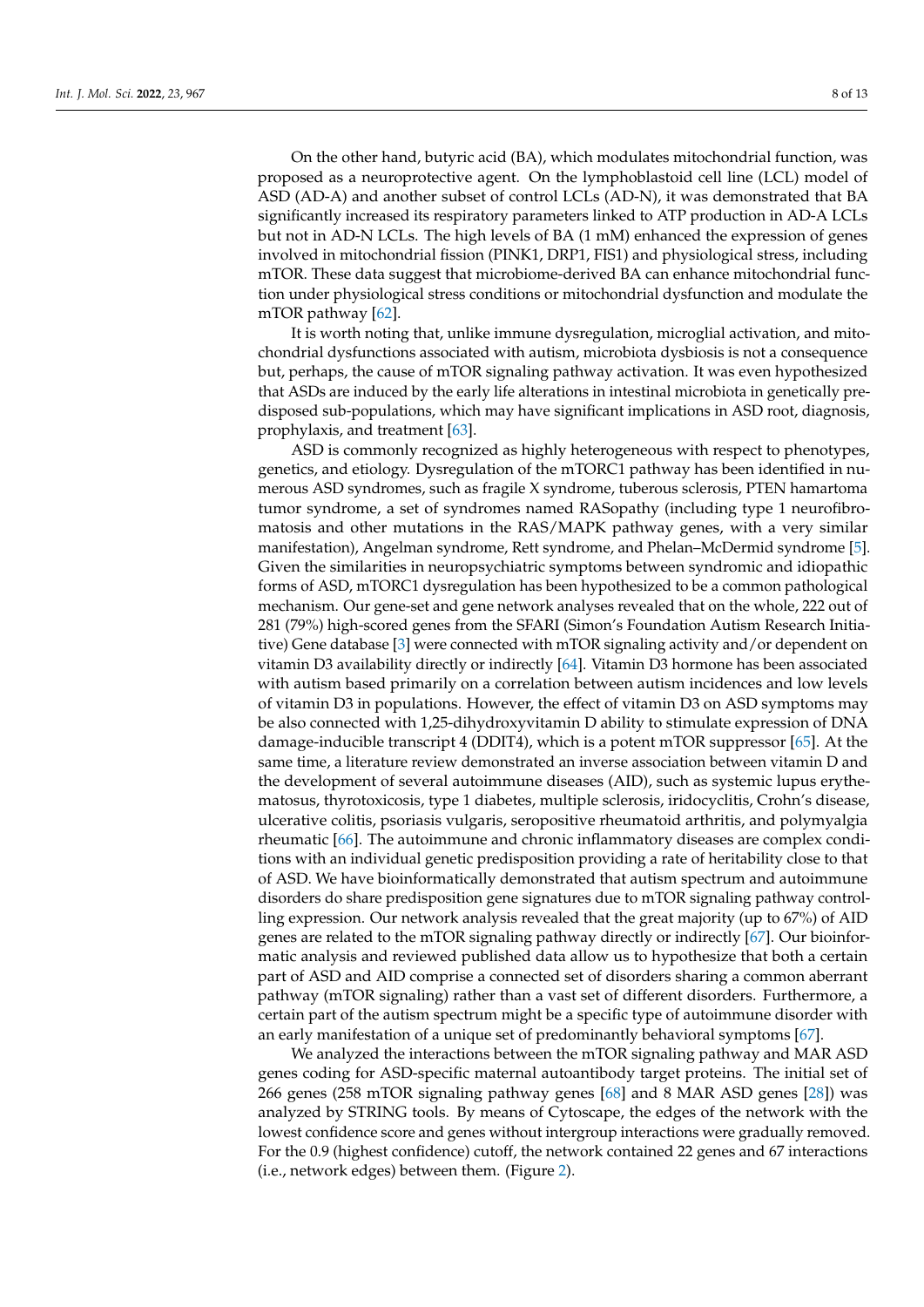<span id="page-8-0"></span>

Figure 2. mTOR signaling pathway genes interacting with MAR ASD genes. The edges of the work are colored according to the type of interaction that had the highest confidence score. There network are colored according to the type of interaction that had the highest confidence score. There were five dominant types of interactions: automated textmining (colored green), annotated database were five dominant types of interactions: automated textmining (colored green), annotated database  $(\epsilon_{\text{obs}})$  and  $(\epsilon_{\text{obs}})$  and  $(\epsilon_{\text{obs}})$  and  $(\epsilon_{\text{obs}})$  and  $(\epsilon_{\text{obs}})$  and  $(\epsilon_{\text{obs}})$  and comparison  $(\epsilon_{\text{obs}})$  and comparison (colored cyan), experimentally determined (colored pink), homology (colored blue), and coexpression<br>(colored blue, l) (colored black). mTOR signaling genes colored cyan, MAR ASD genes colored pink.

We found that six (CRMP1, CRMP2, LDHA, LDHB, STIP1, and YBOX) out of eight MAR ASD genes are tightly interwoven with the mTOR pathway, and three (*LDHA*, MAR ASD genes are tightly interwoven with the mTOR pathway, and three (*LDHA*, *LDHB*, and *STIP1*) out of eight are directly mTOR-modulated [\[69\]](#page-12-12). STIP1 (stress-induced phosphoprotein 1), a co-chaperone of Hsp70 and Hsp90 (heat shock proteins), together with CRMP2, were among the most upregulated proteins during glutamate-induced neurogenesis [\[70\]](#page-12-13). LDHA/LDAB (lactate dehydrogenase A and B) is an oxidoreductase converting pyruvate to lactate that leads to rapid energy production. Notably, increased levels of pyruvate and lactate are often suggested as a marker for mitochondrial dysfunction given that neurons are strongly energy-dependent and therefore susceptible to mito[chon](#page-12-14)drial deficiencies [71]. YBOX (Y-box-binding protein 1) participates in DNA and RNA-binding during mRNA processing, splicing, aand transcription and transcription regulation and directly interacts with methyl-CpG-binding protein 2 (MeCP2), which is the cause of majority of Rett syndrome cases [72]. CRMP1 and CRMP2 (collapsin response mediator proteins 1 and 2) are two out of five phosphoproteins that are involved in the cytoskeleton, microtubuli, and actin filament organization [\[73\]](#page-12-16). The most connected MAR ASD gene of the network with a nod[e d](#page-8-0)egree of 11 was STIP1 (Figure 2). It directly interacts with TSC1 (tuberous sclerosis 1), also known as hamartin, which is an important upstream mTOR inhibitor [\[5\]](#page-9-4), and CCT2 (chaperonin containing TCP-1), CCT3, CCT4, CCT5, CCT6A, CCT7, and CCT8, which constitute a large multi-subunit complex mediating protein folding in eukaryotic cells [\[74\]](#page-12-17) (Figure 2). It is worth mentioning that at least one mTOR-connected gene presented in each of the three main patterns associated with MAR ASD (CRMP1 + GDA, CRMP1 + CRMP2, and NSE + STIP1) [28], namely CRMP1, CRMP2, and STIP1.

# **5. Challenges, Limitations and Future Prospects**

For several decades, autism spectrum disorders have been diagnosed and classified based on behavioral criteria. Recent bioinformatic and molecular biological investiga-<br>tions enemed un nevel newspectives and validated the need for a subtyping of the sution spectrum and other pediatric neuropsychiatric disorders on the grounds of pathogenic spectrum and other pediatric neuropsychiatric disorders on the grounds of pathogenic tions opened up novel perspectives and validated the need for a subtyping of the autism mechanisms. In this review we partially answered the question of which pathways mediate the interplay between extent of inflammation and cognitive/behavior impairments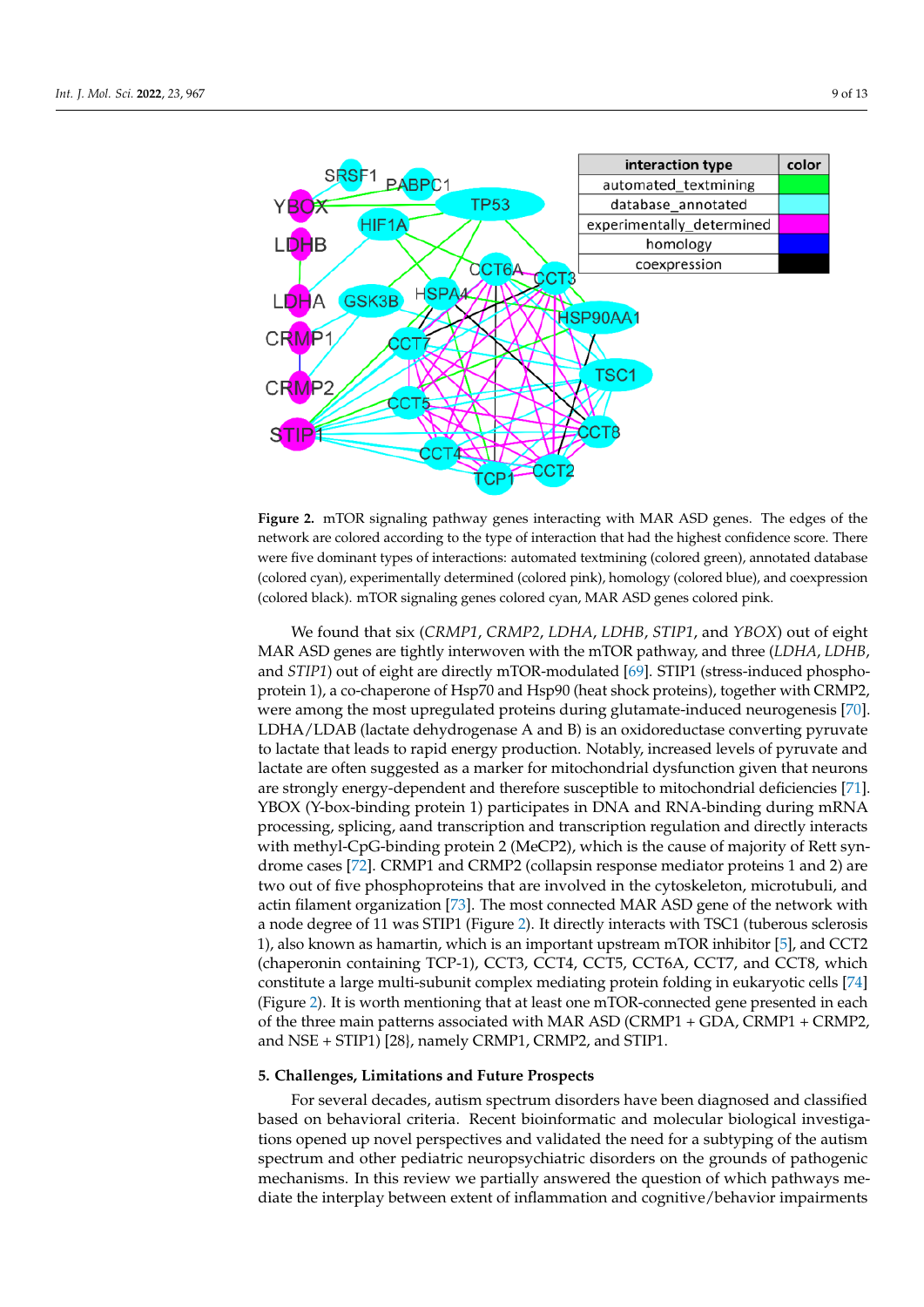that was raised in [\[75\]](#page-12-18). Undoubtedly, one of the most important pathways connecting the immune and the central nervous systems is the mTOR signaling pathway. Further attempts to modulate this huge and branched pathway at different stages with natural and pharmacological inhibitors may become one of the promising research directions in the future in order to address abnormal mTOR activation therapeutically.

Unlike immune dysregulation and behavior impairments associated with ASD, dysbiosis of the gut microbiota is not a consequence but, perhaps, the cause of mTOR pathway activation. The objective limitation of this direction of research development is the lack of non-invasive analysis of the small intestine parietal microbiome. The elaboration of the methods for assessing the intestinal microbiome and bioinformatic analysis might lead to the creation of a comprehensive probiotic therapy of the disorders caused by abnormal mTOR activity in the future.

Traditionally, genetic screening for mutations in the autism predisposition genes comes first in the diagnostic route for patients with autistic behavior. Without disputing the importance of identifying highly penetrant mutations in ASD genes, we believe that the next step in the diagnostic route should be screening for blood, CSF and magnetic resonance imaging markers of inflammation, in particular, specific autism-like behavior associated anti-neuronal antibodies. In fact, by analogy with already available panels for analyzing mutations in the autism predisposition genes, ELISA-based test panels should be designed to identify all autism-like behavior-related antibodies. If there are any signs of active inflammation or ASD-related antibodies, immunomodulatory treatment should be considered.

**Author Contributions:** Conceptualization, E.A.T.; formal analysis, E.A.T.; funding acquisition, S.A.L. and A.V.K.; investigation, E.A.T., Z.S.M., S.A.L., and A.V.K.; methodology, S.A.L. and A.V.K.; project administration, A.V.K. and S.A.L.; software, Z.S.M. and S.A.L.; writing—original draft, E.A.T. and Z.S.M.; writing—review and editing, E.A.T., S.A.L., and A.V.K. All authors have read and agreed to the published version of the manuscript.

**Funding:** This research was supported by the Russian State Budgetary Projects FWNR-2022-0006 and FWNR-2022-0020.

**Institutional Review Board Statement:** Not applicable.

**Acknowledgments:** We thank the editor and two anonymous reviewers for their useful comments and suggestions.

**Conflicts of Interest:** The authors declare no conflict of interest. The funders had no role in the design of the study; in the collection, analyses, or interpretation of data; in the writing of the manuscript, or in the decision to publish the results.

## **References**

- <span id="page-9-0"></span>1. Center for Disease Control and Prevention. Available online: <https://www.cdc.gov/ncbddd/autism/data.html> (accessed on 25 September 2020).
- <span id="page-9-1"></span>2. Taylor, M.J.; Rosenqvist, M.A.; Larsson, H.; Gillberg, C.; D'Onofrio, B.M.; Lichtenstein, P.; Lundström, S. Etiology of Autism Spectrum Disorders and Autistic Traits Over Time. *JAMA Psychiatry* **2020**, *77*, 936–943. [\[CrossRef\]](http://doi.org/10.1001/jamapsychiatry.2020.0680) [\[PubMed\]](http://www.ncbi.nlm.nih.gov/pubmed/32374377)
- <span id="page-9-2"></span>3. Abrahams, B.S.; Arking, D.E.; Campbell, D.B.; Meord, H.C.; Morrow, E.M.; Weiss, L.A.; Menashe, I.; Wadkins, T.; Banerjee-Basu, S.; Packer, A. SFARI Gene 2.0: A community-driven knowledgebase for the autism spectrum disorders (ASDs). *Mol. Autism* **2013**, *4*, 36. [\[CrossRef\]](http://doi.org/10.1186/2040-2392-4-36)
- <span id="page-9-3"></span>4. Yoo, H. Genetics of autism spectrum disorder: Current status and possible clinical applications. *Exp. Neurobiol.* **2015**, *24*, 257–272. [\[CrossRef\]](http://doi.org/10.5607/en.2015.24.4.257) [\[PubMed\]](http://www.ncbi.nlm.nih.gov/pubmed/26713075)
- <span id="page-9-4"></span>5. Winden, K.D.; Ebrahimi-Fakhari, D.; Sahin, M. Abnormal mTOR Activation in Autism. *Annu. Rev. Neurosci.* **2018**, *41*, 1–23. [\[CrossRef\]](http://doi.org/10.1146/annurev-neuro-080317-061747)
- <span id="page-9-5"></span>6. Bockaert, J.; Marin, P. mTOR in Brain Physiology and Pathologies. *Physiol. Rev.* **2015**, *95*, 1157–1187. [\[CrossRef\]](http://doi.org/10.1152/physrev.00038.2014)
- <span id="page-9-6"></span>7. Zoghbi, H.Y.; Bear, M.F. Synaptic dysfunction in neurodevelopmental disorders associated with autism and intellectual disabilities. *Cold Spring Harb. Perspect. Biol.* **2012**, *4*, a009886. [\[CrossRef\]](http://doi.org/10.1101/cshperspect.a009886) [\[PubMed\]](http://www.ncbi.nlm.nih.gov/pubmed/22258914)
- <span id="page-9-7"></span>8. Onore, C.; Yang, H.; van de Water, J.; Ashwood, P. Dynamic Akt/mTOR Signaling in Children with Autism Spectrum Disorder. *Front. Pediatr.* **2017**, *5*, 43. [\[CrossRef\]](http://doi.org/10.3389/fped.2017.00043) [\[PubMed\]](http://www.ncbi.nlm.nih.gov/pubmed/28361047)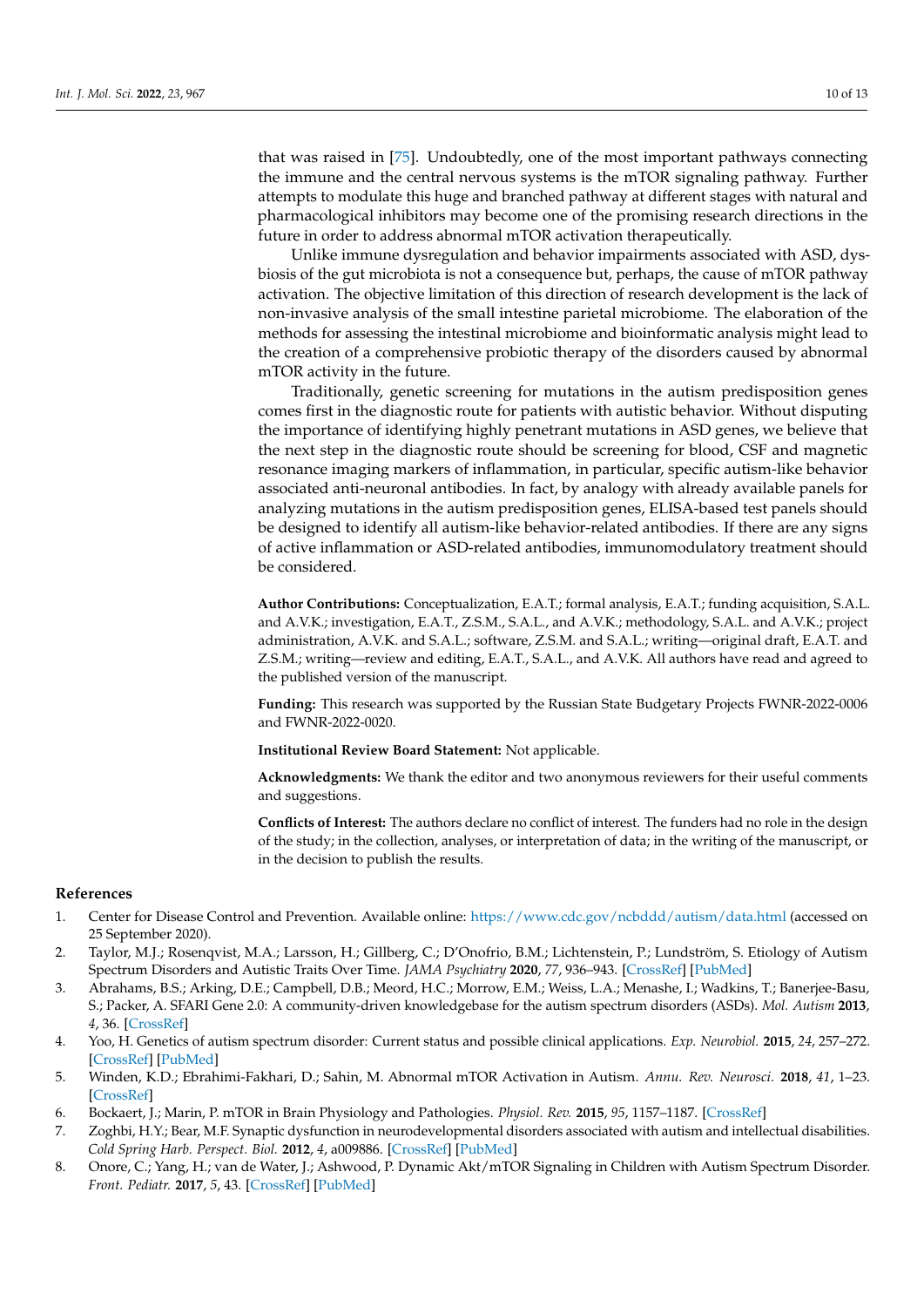- <span id="page-10-0"></span>9. Tylee, D.S.; Hess, J.L.; Quinn, T.P.; Barve, R.; Huang, H.; Zhang-James, Y.; Chang, J.; Stamova, B.S.; Sharp, F.R.; Hertz-Picciotto, I.; et al. Blood transcriptomic comparison of individuals with and without autism spectrum disorder: A combined-samples mega-analysis. *Am. J. Med. Genet. Part B Neuropsychiatr. Genet.* **2017**, *174*, 181–201. [\[CrossRef\]](http://doi.org/10.1002/ajmg.b.32511)
- <span id="page-10-1"></span>10. Jiang, H.-Y.; Xu, L.-L.; Shao, L.; Xia, R.-M.; Yu, Z.-H.; Ling, Z.; Yang, F.; Deng, M.; Ruan, B. Maternal infection during pregnancy and risk of autism spectrum disorders: A systematic review and meta-analysis. *Brain Behav. Immun.* **2016**, *58*, 165–172. [\[CrossRef\]](http://doi.org/10.1016/j.bbi.2016.06.005)
- <span id="page-10-2"></span>11. Lee, B.K.; Magnusson, C.; Gardner, R.M.; Blomstrom, A.; Newschaffer, C.J.; Burstyn, I.; Karlsson, H.; Dalman, C. Maternal hospitalization with infection during pregnancy and risk of autism spectrum disorders. *Brain Behav. Immun.* **2015**, *44*, 100–105. [\[CrossRef\]](http://doi.org/10.1016/j.bbi.2014.09.001)
- <span id="page-10-3"></span>12. Meyer, U. Prenatal poly(i:C) exposure and other developmental immune activation models in rodent systems. *Biol. Psychiatry* **2014**, *75*, 307–315. [\[CrossRef\]](http://doi.org/10.1016/j.biopsych.2013.07.011) [\[PubMed\]](http://www.ncbi.nlm.nih.gov/pubmed/23938317)
- <span id="page-10-4"></span>13. Oskvig, D.B.; Elkahloun, A.G.; Johnson, K.R.; Phillips, T.M.; Herkenham, M. Maternal immune activation by LPS selectively alters specific gene expression profiles of interneuron migration and oxidative stress in the fetus without triggering a fetal immune response. *Brain Behav. Immun.* **2012**, *26*, 623–634. [\[CrossRef\]](http://doi.org/10.1016/j.bbi.2012.01.015)
- <span id="page-10-5"></span>14. Choi, G.B.; Yim, Y.S.; Wong, H.; Kim, S.; Kim, H.; Kim, S.V.; Hoeffer, C.A.; Littman, D.R.; Huh, J.R. The maternal interleukin- 17a pathway in mice promotes autism-like phenotypes in offspring. *Science* **2016**, *351*, 933–939. [\[CrossRef\]](http://doi.org/10.1126/science.aad0314) [\[PubMed\]](http://www.ncbi.nlm.nih.gov/pubmed/26822608)
- <span id="page-10-6"></span>15. Marchetto, M.C.; Belinson, H.; Tian, Y.; Freitas, B.C.; Fu, C.; Vadodaria, K.; Beltrão-Braga, P.; Trujillo, C.A.; Mendes, A.P.; Padmanabhan, K.; et al. Altered proliferation and networks in neural cells derived from idiopathic autistic individuals. *Mol. Psychiatry* **2017**, *22*, 820–835. [\[CrossRef\]](http://doi.org/10.1038/mp.2016.95)
- <span id="page-10-7"></span>16. Smith, S.E.; Elliott, R.M.; Anderson, M.P. Maternal immune activation increases neonatal mouse cortex thickness and cell density. *J. Neuroimmune Pharmacol.* **2012**, *7*, 529–532. [\[CrossRef\]](http://doi.org/10.1007/s11481-012-9372-1) [\[PubMed\]](http://www.ncbi.nlm.nih.gov/pubmed/22570011)
- <span id="page-10-8"></span>17. Le Belle, J.E.; Sperry, J.; Ngo, A.; Ghochani, Y.; Laks, D.R.; López-Aranda, M.; Silva, A.J.; Kornblum, H.I. Maternal inflammation contributes to brain overgrowth and autism-associated behaviors through altered redox signaling in stem and progenitor cells. *Stem Cell Rep.* **2014**, *3*, 725–734. [\[CrossRef\]](http://doi.org/10.1016/j.stemcr.2014.09.004) [\[PubMed\]](http://www.ncbi.nlm.nih.gov/pubmed/25418720)
- <span id="page-10-9"></span>18. Giovanoli, S.; Engler, H.; Engler, A.; Richetto, J.; Voget, M.; Willi, R.; Winter, C.; Riva, M.A.; Mortensen, P.B.; Feldon, J.; et al. Stress in puberty unmasks latent neuropathological consequences of prenatal immune activation in mice. *Science* **2013**, *339*, 1095–1099. [\[CrossRef\]](http://doi.org/10.1126/science.1228261)
- <span id="page-10-10"></span>19. Richetto, J.; Calabrese, F.; Riva, M.A.; Meyer, U. Prenatal immune activation induces maturation-dependent alterations in the prefrontal GABAergic transcriptome. *Schizophr. Bull.* **2014**, *40*, 351–361. [\[CrossRef\]](http://doi.org/10.1093/schbul/sbs195)
- <span id="page-10-11"></span>20. Weir, R.K.; Forghany, R.; Smith, S.E.; Patterson, P.H.; McAllister, A.K.; Schumann, C.M.; Bauman, M.D. Preliminary evidence of neuropathology in nonhuman primates prenatally exposed to maternal immune activation. *Brain Behav. Immun.* **2015**, *48*, 139–146. [\[CrossRef\]](http://doi.org/10.1016/j.bbi.2015.03.009)
- <span id="page-10-12"></span>21. Lombardo, M.V.; Moon, H.M.; Su, J.; Palmer, T.D.; Courchesne, E.; Pramparo, T. Maternal immune activation dysregulation of the fetal brain transcriptome and relevance to the pathophysiology of autism spectrum disorder. *Mol. Psychiatry.* **2018**, *23*, 1001–1013. [\[CrossRef\]](http://doi.org/10.1038/mp.2017.15)
- <span id="page-10-13"></span>22. Ehninger, D.; Sano, Y.; De Vries, P.J.; Dies, K.; Franz, D.; Geschwind, D.H.; Kaur, M.; Lee, Y.-S.; Li, W.; Lowe, J.K.; et al. Gestational immune activation and Tsc2 haploinsufficiency cooperate to disrupt fetal survival and may perturb social behavior in adult mice. *Mol. Psychiatry* **2012**, *17*, 62–70. [\[CrossRef\]](http://doi.org/10.1038/mp.2010.115) [\[PubMed\]](http://www.ncbi.nlm.nih.gov/pubmed/21079609)
- <span id="page-10-14"></span>23. Braunschweig, D.; Ashwood, P.; Krakowiak, P.; Hertz-Picciotto, I.; Hansen, R.; Croen, L.A.; Pessah, I.N.; Van De Water, J. Autism: Maternally derived antibodies specific for fetal brain proteins. *Neurotoxicology* **2008**, *29*, 226–231. [\[CrossRef\]](http://doi.org/10.1016/j.neuro.2007.10.010)
- <span id="page-10-15"></span>24. Braunschweig, D.; Duncanson, P.; Boyce, R.; Hansen, R.; Ashwood, P.; Pessah, I.N.; Hertz-Picciotto, I.; Van De Water, J. Behavioral correlates of maternal antibody status among children with autism. *J. Autism Dev. Disord.* **2012**, *42*, 1435–1445. [\[CrossRef\]](http://doi.org/10.1007/s10803-011-1378-7)
- <span id="page-10-16"></span>25. Dalton, P.; Deacon, R.; Blamire, A.; Pike, M.; McKinlay, I.; Stein, J.; Styles, P.; Vincent, A. Maternal neuronal antibodies associated with autism and a language disorder. *Ann. Neurol.* **2003**, *53*, 533–537. [\[CrossRef\]](http://doi.org/10.1002/ana.10557)
- <span id="page-10-17"></span>26. Martínez-Cerdeño, V.; Camacho, J.; Fox, E.; Miller, E.; Ariza, J.; Kienzle, D.; Plank, K.; Noctor, S.C.; Van De Water, J. Prenatal exposure to autism-specific maternal autoantibodies alters proliferation of cortical neural precursor cells, enlarges brain, and increases neuronal size in adult animals. *Cereb. Cortex* **2016**, *26*, 374–383. [\[CrossRef\]](http://doi.org/10.1093/cercor/bhu291)
- <span id="page-10-18"></span>27. Reed, M.D.; Yim, Y.S.; Wimmer, R.D.; Kim, H.; Ryu, C.; Welch, G.M.; Andina, M.; King, H.O.; Waisman, A.; Halassa, M.M.; et al. IL-17a promotes sociability in mouse models of neurodevelopmental disorders. *Nature* **2020**, *577*, 249–253. [\[CrossRef\]](http://doi.org/10.1038/s41586-019-1843-6)
- <span id="page-10-19"></span>28. Ramirez-Celis, A.; Becker, M.; Nuño, M.; Schauer, J.; Aghaeepour, N.; Van de Water, J. Risk assessment analysis for maternal autoantibody-related autism (MAR-ASD): A subtype of autism. *Mol. Psychiatry* **2021**, *26*, 1551–1560. [\[CrossRef\]](http://doi.org/10.1038/s41380-020-00998-8) [\[PubMed\]](http://www.ncbi.nlm.nih.gov/pubmed/33483694)
- <span id="page-10-20"></span>29. Meltzer, A.; Van de Water, J. The role of the immune system in autism spectrum disorder. *Neuropsychopharmacology* **2017**, *42*, 284–298. [\[CrossRef\]](http://doi.org/10.1038/npp.2016.158)
- <span id="page-10-21"></span>30. Williams, K.A.; Swedo, S.E. Post-infectious autoimmune disorders: Sydenham's chorea, PANDAS and beyond. *Brain Res.* **2015**, *1617*, 144–154. [\[CrossRef\]](http://doi.org/10.1016/j.brainres.2014.09.071) [\[PubMed\]](http://www.ncbi.nlm.nih.gov/pubmed/25301689)
- <span id="page-10-22"></span>31. MCPAP News. Available online: <https://www.mcpap.com/pdf/Vol19Feb19MCPAPNews.pdf> (accessed on 19 February 2019).
- <span id="page-10-23"></span>32. Autism Speaks. Available online: <https://www.autismspeaks.org/expert-opinion/what-pandas-how-it-different-autism> (accessed on 4 April 2014).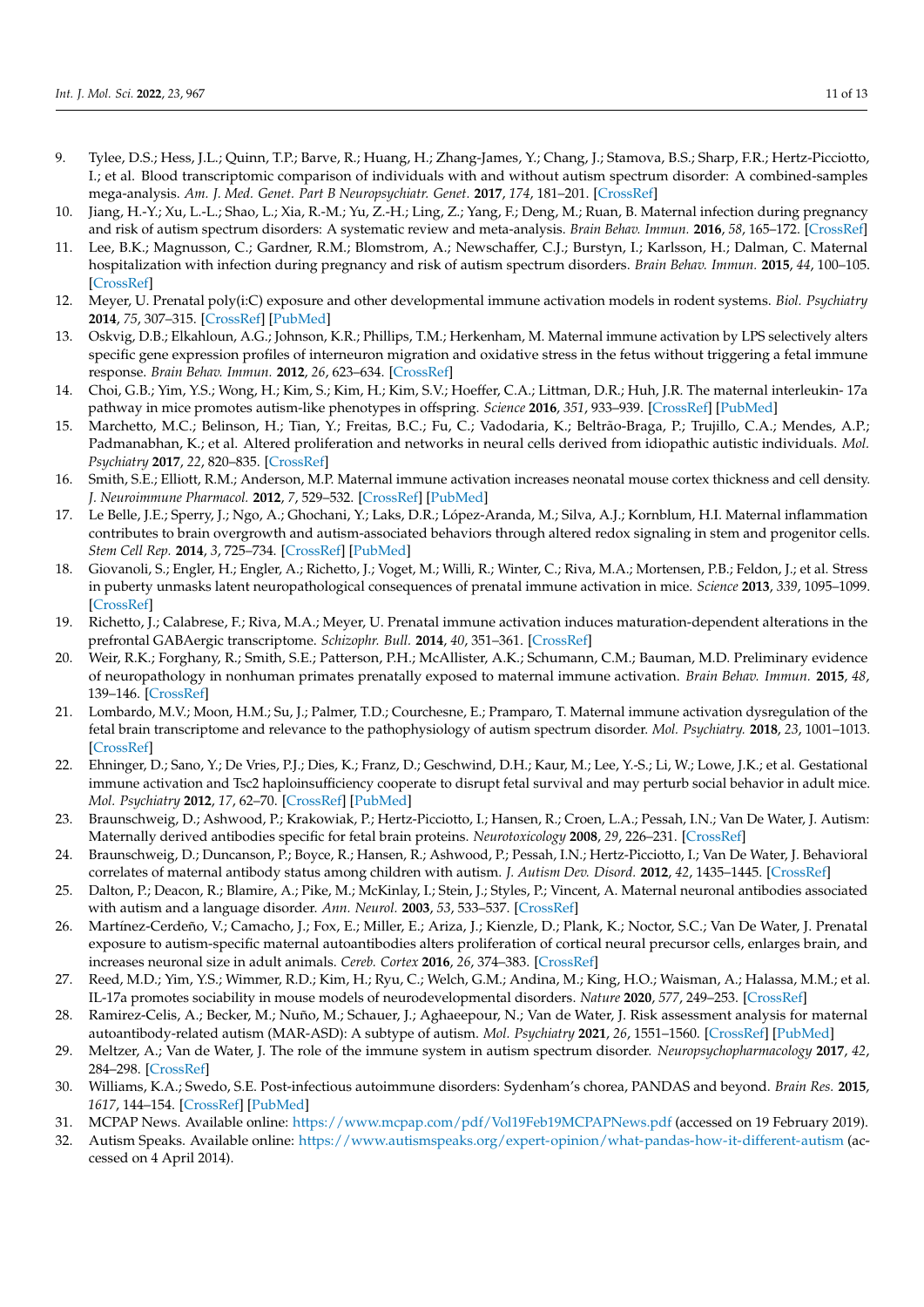- <span id="page-11-0"></span>33. Goncalves, M.V.M.; Harger, R.; Braatz, V.; Parolin, L.F.; Eboni, A.C.B.; Fontana, M.A.N.; Anacleto, A.; Fragoso, Y.D. Pediatric acute-onset neuropsychiatric syndrome (PANS) misdiagnosed as autism spectrum disorder. *Immunol. Lett.* **2018**, *203*, 52–53. [\[CrossRef\]](http://doi.org/10.1016/j.imlet.2018.09.009)
- <span id="page-11-1"></span>34. Swedo, S.E.; Leonard, H.L.; Mittleman, B.B.; Allen, A.J.; Rapoport, J.L.; Dow, S.P.; Kanter, M.E.; Chapman, F.; Zabriskie, J. Identification of children with pediatric autoimmune neuropsychiatric disorders associated with streptococcal infections by a marker associated with rheumatic fever. *Am. J. Psychiatry.* **1997**, *154*, 110–112. [\[CrossRef\]](http://doi.org/10.1176/ajp.154.1.110) [\[PubMed\]](http://www.ncbi.nlm.nih.gov/pubmed/8988969)
- <span id="page-11-2"></span>35. Cunningham, M.W. Streptococcus and rheumatic fever. *Curr. Opin. Rheumatol.* **2012**, *24*, 408–416. [\[CrossRef\]](http://doi.org/10.1097/BOR.0b013e32835461d3)
- <span id="page-11-3"></span>36. Cunningham, M.W. Rheumatic fever, autoimmunity, and molecular mimicry: The streptococcal connection. *Int. Rev. Immunol.* **2014**, *33*, 314–329. [\[CrossRef\]](http://doi.org/10.3109/08830185.2014.917411)
- <span id="page-11-4"></span>37. Shimasaki, C.; Frye, R.E.; Trifiletti, R.; Cooperstock, M.; Kaplan, G.; Melamed, I.; Greenberg, R.; Katz, A.; Fier, E.; Kem, D.; et al. Evaluation of the Cunningham Panel™ in pediatric autoimmune neuropsychiatric disorder associated with streptococcal infection (PANDAS) and pediatric acute-onset neuropsychiatric syndrome (PANS): Changes in antineuronal antibody titers parallel changes in patient symptoms. *J. Neuroimmunol.* **2020**, *339*, 577138. [\[CrossRef\]](http://doi.org/10.1016/j.jneuroim.2019.577138) [\[PubMed\]](http://www.ncbi.nlm.nih.gov/pubmed/31884258)
- <span id="page-11-5"></span>38. Mohammad, S.S.; Sinclair, K.; Pillai, S.; Merheb, V.; Aumann, T.D.; Gill, D.; Dale, R.C.; Brilot, F. Herpes simplex encephalitis relapse with chorea is associated with autoantibodies to N-Methyl-D-aspartate receptor or dopamine-2 receptor. *Mov. Disord.* **2014**, *29*, 117–122. [\[CrossRef\]](http://doi.org/10.1002/mds.25623)
- <span id="page-11-6"></span>39. Dalmau, J.; Lancaster, E.; Martinez-Hernandez, E.; Rosenfeld, M.R.; Balice-Gordon, R. Clinical experience and laboratory investigations in patients with anti-NMDAR encephalitis. *Lancet Neurol.* **2011**, *10*, 63–74. [\[CrossRef\]](http://doi.org/10.1016/S1474-4422(10)70253-2)
- <span id="page-11-7"></span>40. Creten, C.; van der Zwaan, S.; Blankespoor, R.J.; Maatkamp, A.; Nicolai, J.; van Os, J.; Schieveld, J.N. Late onset autism and anti-NMDA-receptor encephalitis. *Lancet* **2011**, *378*, 98. [\[CrossRef\]](http://doi.org/10.1016/S0140-6736(11)60548-5)
- <span id="page-11-8"></span>41. Hacohen, Y.; Wright, S.; Gadian, J.; Vincent, A.; Lim, M.; Wassmer, E.; Lin, J.P. N-methyl-d-aspartate (NMDA) receptor antibodies encephalitis mimicking an autistic regression. *Dev. Med. Child Neurol.* **2016**, *58*, 1092–1094. [\[CrossRef\]](http://doi.org/10.1111/dmcn.13169) [\[PubMed\]](http://www.ncbi.nlm.nih.gov/pubmed/27255282)
- <span id="page-11-9"></span>42. Byrne, S.; Walsh, C.; Hacohen, Y.; Muscal, E.; Jankovic, J.; Stocco, A.; Dale, R.C.; Vincent, A.; Lim, M.; King, M. Earlier treatment of NMDAR antibody encephalitis in children results in a better outcome. *Neurol. Neuroimmunol. Neuroinflamm.* **2015**, *2*, e130. [\[CrossRef\]](http://doi.org/10.1212/NXI.0000000000000130)
- <span id="page-11-10"></span>43. Martin, S.; Saha, B.; Riley, J.L. The Battle over mTOR: An Emerging Theatre in Host–Pathogen Immunity. *PLoS Pathog.* **2012**, *8*, e1002894. [\[CrossRef\]](http://doi.org/10.1371/journal.ppat.1002894) [\[PubMed\]](http://www.ncbi.nlm.nih.gov/pubmed/23028309)
- <span id="page-11-11"></span>44. Chuluunbaatar, U.; Roller, R.; Feldman, M.E.; Brown, S.; Shokat, K.M.; Mohr, I. Constitutive mTORC1 activation by a herpesvirus Akt surrogate stimulates mRNA translation and viral replication. *Genes Dev.* **2010**, *24*, 2627–2639. [\[CrossRef\]](http://doi.org/10.1101/gad.1978310) [\[PubMed\]](http://www.ncbi.nlm.nih.gov/pubmed/21123650)
- <span id="page-11-12"></span>45. Yang, Z.; Zou, X.; Feng, P.; Zhan, H.; Xiong, D.; Lang, J. Inhibition of the PI3K/AKT Signaling Pathway or Overexpression of Beclin1 Blocks Reinfection of Streptococcus pneumoniae After Infection of Influenza A Virus in Severe Community-Acquired Pneumonia. *Inflammation* **2019**, *42*, 1741–1753. [\[CrossRef\]](http://doi.org/10.1007/s10753-019-01035-9)
- <span id="page-11-13"></span>46. Cheng, Y.-L.; Kuo, C.-F.; Lu, S.-L.; Hiroko, O.; Wu, Y.-N.; Hsieh, C.-L.; Noda, T.; Wu, S.-R.; Anderson, R.; Lin, C.-F.; et al. Group A Streptococcus Induces LAPosomes via SLO/β1 Integrin/NOX2/ROS Pathway in Endothelial Cells That Are Ineffective in Bacterial Killing and Suppress Xenophagy. *mBio* **2019**, *10*, e02148-19. [\[CrossRef\]](http://doi.org/10.1128/mBio.02148-19) [\[PubMed\]](http://www.ncbi.nlm.nih.gov/pubmed/31575768)
- <span id="page-11-14"></span>47. Wang, J.; Meng, M.; Li, M.; Guan, X.; Liu, J.; Gao, X.; Sun, Q.; Li, J.; Ma, C.; Wei, L. Integrin α5β1, as a Receptor of Fibronectin, Binds the FbaA Protein of Group A Streptococcus To Initiate Autophagy during Infection. *mBio* **2020**, *11*, e00771-20. [\[CrossRef\]](http://doi.org/10.1128/mBio.00771-20)
- <span id="page-11-15"></span>48. Toh, H.; Nozawa, T.; Minowa-Nozawa, A.; Hikichi, M.; Nakajima, S.; Aikawa, C.; Nakagawa, I. Group A Streptococcus modulates RAB1- and PIK3C3 complex-dependent autophagy. *Autophagy* **2020**, *2*, 334–346. [\[CrossRef\]](http://doi.org/10.1080/15548627.2019.1628539) [\[PubMed\]](http://www.ncbi.nlm.nih.gov/pubmed/31177902)
- <span id="page-11-16"></span>49. Donnelly, S.; Huston, W.M.; Johnson, M.; Tiberti, N.; Saunders, B.; O'Brien, B.; Burke, C.; Labbate, M.; Combes, V. Targeting the master regulator mTOR: A new approach to prevent the neurological of consequences of parasitic infections? *Parasites Vectors* **2017**, *10*, 581. [\[CrossRef\]](http://doi.org/10.1186/s13071-017-2528-3)
- <span id="page-11-17"></span>50. Gordon, E.B.; Hart, G.T.; Tran, T.; Waisberg, M.; Akkaya, M.; Skinner, J.; Zinöcker, S.; Pena, M.; Yazew, T.; Qi, C.-F.; et al. Inhibiting the Mammalian target of rapamycin blocks the development of experimental cerebral malaria. *mBio* **2015**, *6*, e00725. [\[CrossRef\]](http://doi.org/10.1128/mBio.00725-15)
- <span id="page-11-18"></span>51. Shuid, A.N.; Jayusman, P.A.; Shuid, N.; Ismail, J.; Kamal Nor, N.; Naina Mohamed, I. Update on Atypicalities of Central Nervous System in Autism Spectrum Disorder. *Brain Sci.* **2020**, *10*, 309. [\[CrossRef\]](http://doi.org/10.3390/brainsci10050309)
- <span id="page-11-19"></span>52. Liu, Y.; Zhang, D.T.; Liu, X.G. mTOR signaling in T cell immunity and autoimmunity. *Int. Rev. Immunol.* **2015**, *34*, 50–66. [\[CrossRef\]](http://doi.org/10.3109/08830185.2014.933957)
- <span id="page-11-20"></span>53. Delgoffe, G.M.; Pollizzi, K.N.; Waickman, A.T.; Heikamp, E.; Meyers, D.J.; Horton, M.R.; Xiao, B.; Worley, P.F.; Powell, J.D. The kinase mTOR regulates the differentiation of helper T cells through the selective activation of signaling by mTORC1 andmTORC2. *Nat. Immunol.* **2011**, *12*, 295–303. [\[CrossRef\]](http://doi.org/10.1038/ni.2005)
- <span id="page-11-21"></span>54. Strauss, L.; Whiteside, T.L.; Knights, A.; Bergmann, C.; Knuth, A.; Zippelius, A. Selective survival of naturally occurring human CD4+CD25+Foxp3+ regulatory T cells cultured with rapamycin. *J. Immunol.* **2007**, *178*, 320–329. [\[CrossRef\]](http://doi.org/10.4049/jimmunol.178.1.320)
- <span id="page-11-22"></span>55. Ye, X.; Zhu, M.; Che, X.; Wang, H.; Liang, X.J.; Wu, C.; Xue, X.; Yang, J. Lipopolysaccharide induces neuroinflammation in microglia by activating the MTOR pathway and downregulating Vps34 to inhibit autophagosome formation. *J. Neuroinflamm.* **2020**, *17*, 18. [\[CrossRef\]](http://doi.org/10.1186/s12974-019-1644-8) [\[PubMed\]](http://www.ncbi.nlm.nih.gov/pubmed/31926553)
- <span id="page-11-23"></span>56. Ebrahimi-Fakhari, D.; Saffari, A.; Wahlster, L.; Sahin, M. Using tuberous sclerosis complex to understand the impact of MTORC1 signaling on mitochondrial dynamics and mitophagy in neurons. *Autophagy* **2017**, *13*, 754–756. [\[CrossRef\]](http://doi.org/10.1080/15548627.2016.1277310)